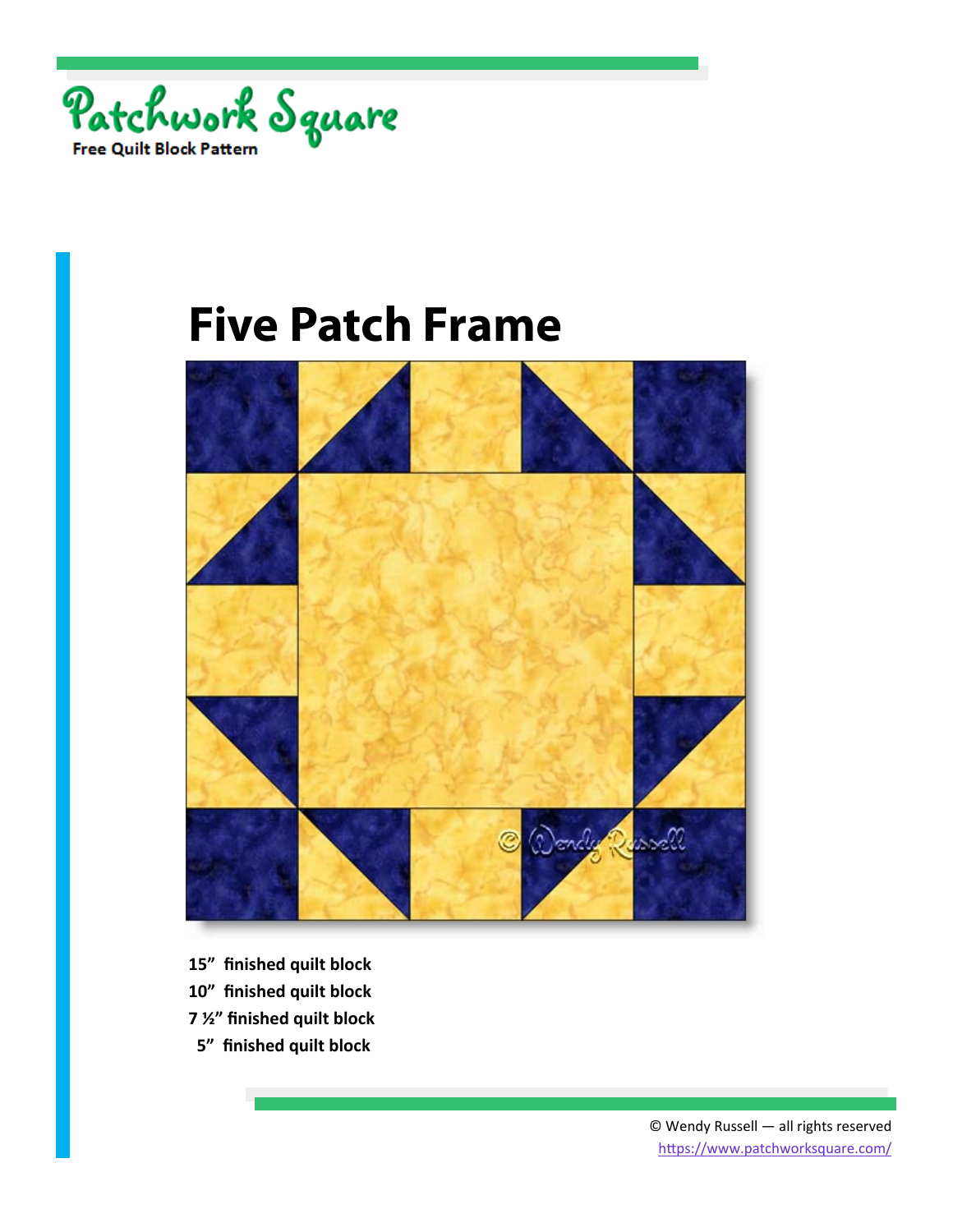

**15" finished quilt block** 



| <b>How-to Notes</b>                                     |                                    |
|---------------------------------------------------------|------------------------------------|
|                                                         | Bisect square on<br>one diagonal   |
|                                                         | Bisect square on<br>both diagonals |
| *All seam allowances are<br>1/4" unless noted otherwise |                                    |

|       | <b>Fabric 1</b>                                                                                                                      |
|-------|--------------------------------------------------------------------------------------------------------------------------------------|
|       | Cut 4 squares 3 1/2"                                                                                                                 |
|       | Cut 4 squares 3 %" and bisect on one diagonal                                                                                        |
|       | Cut centre square 9 1/2"                                                                                                             |
| 2     | <b>Fabric 2</b><br>Cut 4 squares 3 1/2"                                                                                              |
|       | Cut 4 squares 3 %" and bisect on one diagonal                                                                                        |
| Note: | <b>Centre square</b> could also be made of a different fabric such<br>as a photo on fabric or a floral print to name a few examples. |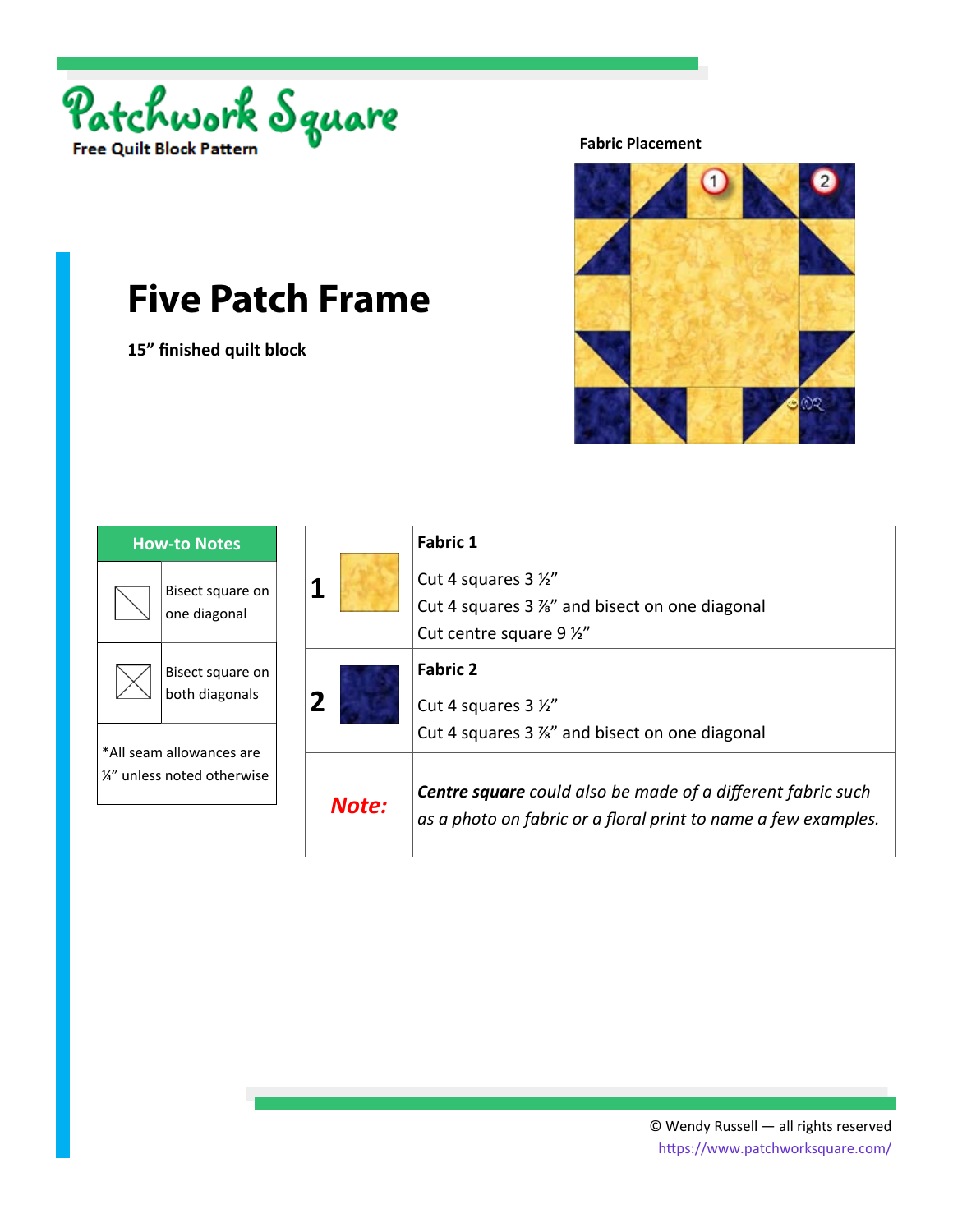

**10" finished quilt block** 



| <b>How-to Notes</b>                                     |                                    |
|---------------------------------------------------------|------------------------------------|
|                                                         | Bisect square on<br>one diagonal   |
|                                                         | Bisect square on<br>both diagonals |
| *All seam allowances are<br>1/4" unless noted otherwise |                                    |

|       | <b>Fabric 1</b>                                                                                                                      |
|-------|--------------------------------------------------------------------------------------------------------------------------------------|
|       | Cut 4 squares 2 1/2"                                                                                                                 |
|       | Cut 4 squares 2 %" and bisect on one diagonal                                                                                        |
|       | Cut centre square 6 1/2"                                                                                                             |
|       | <b>Fabric 2</b>                                                                                                                      |
| 2     | Cut 4 squares 2 1/2"                                                                                                                 |
|       | Cut 4 squares 2 %" and bisect on one diagonal                                                                                        |
| Note: | <b>Centre square</b> could also be made of a different fabric such<br>as a photo on fabric or a floral print to name a few examples. |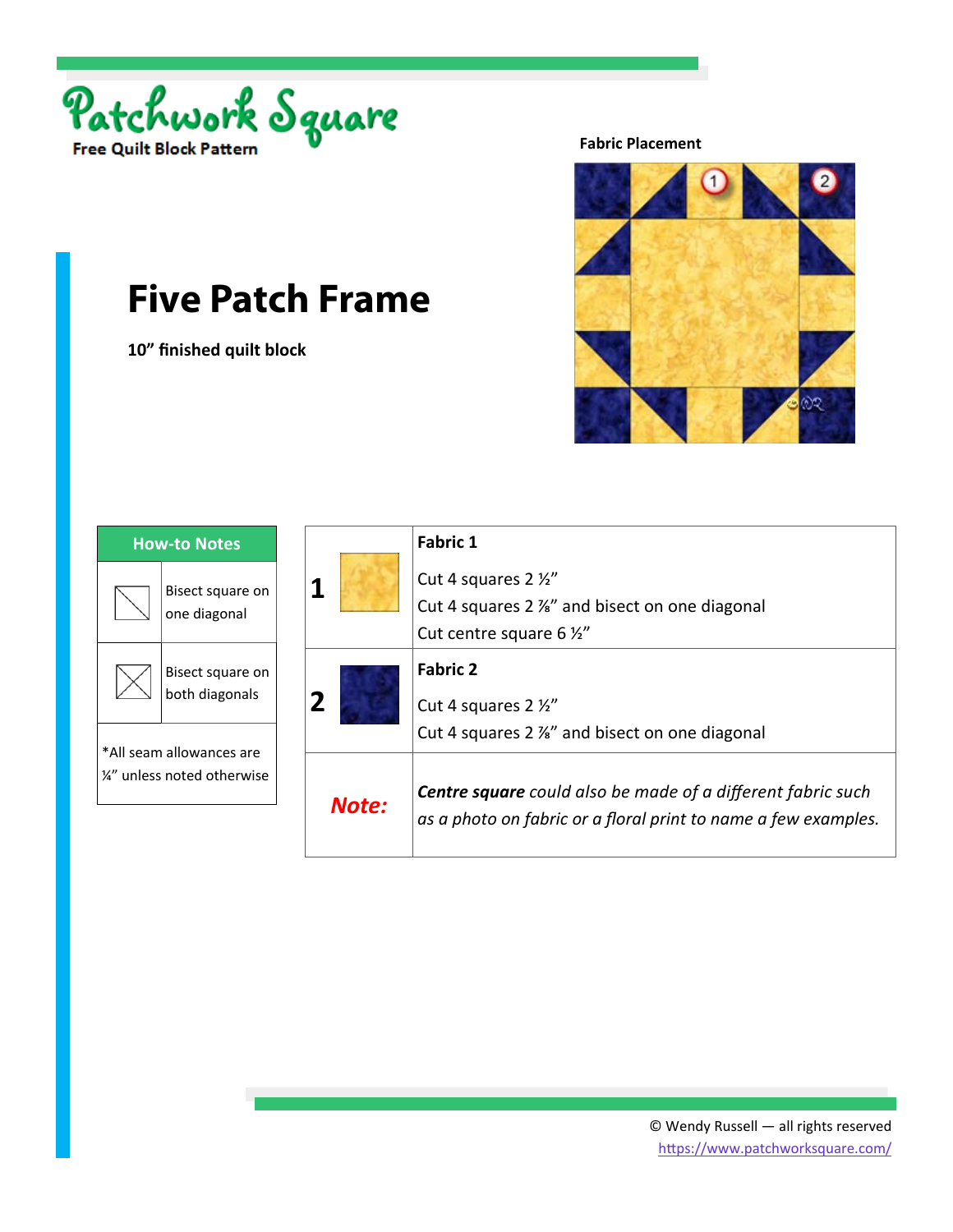

**7 ½" finished quilt block** 



| How-to Notes                                            |                                    |
|---------------------------------------------------------|------------------------------------|
|                                                         | Bisect square on<br>one diagonal   |
|                                                         | Bisect square on<br>both diagonals |
| *All seam allowances are<br>1/4" unless noted otherwise |                                    |

|       | <b>Fabric 1</b>                                                                                                                      |
|-------|--------------------------------------------------------------------------------------------------------------------------------------|
|       | Cut 4 squares 2"                                                                                                                     |
|       | Cut 4 squares 2 % " and bisect on one diagonal                                                                                       |
|       | Cut centre square 5"                                                                                                                 |
|       | <b>Fabric 2</b>                                                                                                                      |
| 2     | Cut 4 squares 2"                                                                                                                     |
|       | Cut 4 squares 2 % " and bisect on one diagonal                                                                                       |
| Note: | <b>Centre square</b> could also be made of a different fabric such<br>as a photo on fabric or a floral print to name a few examples. |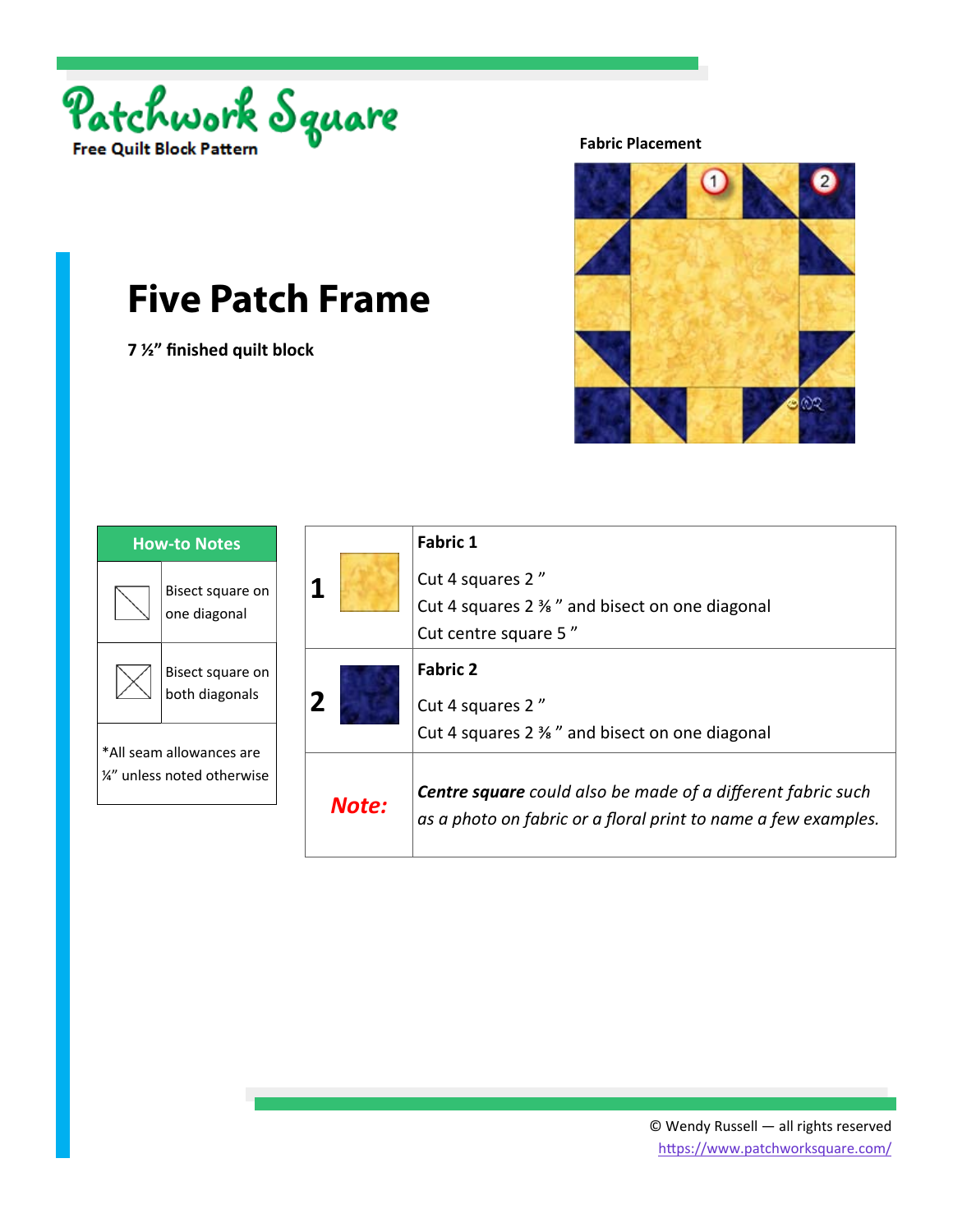

**5" finished quilt block** 



| <b>How-to Notes</b>                                     |                                    |
|---------------------------------------------------------|------------------------------------|
|                                                         | Bisect square on<br>one diagonal   |
|                                                         | Bisect square on<br>both diagonals |
| *All seam allowances are<br>1/2" unless noted otherwise |                                    |

|       | <b>Fabric 1</b>                                                                                                                      |
|-------|--------------------------------------------------------------------------------------------------------------------------------------|
| 1     | Cut 4 squares 1 1/2"                                                                                                                 |
|       | Cut 4 squares 1 %" and bisect on one diagonal                                                                                        |
|       | Cut centre square 3 1/2"                                                                                                             |
| 2     | <b>Fabric 2</b><br>Cut 4 squares 1 1/2"                                                                                              |
|       | Cut 4 squares 1 %" and bisect on one diagonal                                                                                        |
| Note: | <b>Centre square</b> could also be made of a different fabric such<br>as a photo on fabric or a floral print to name a few examples. |